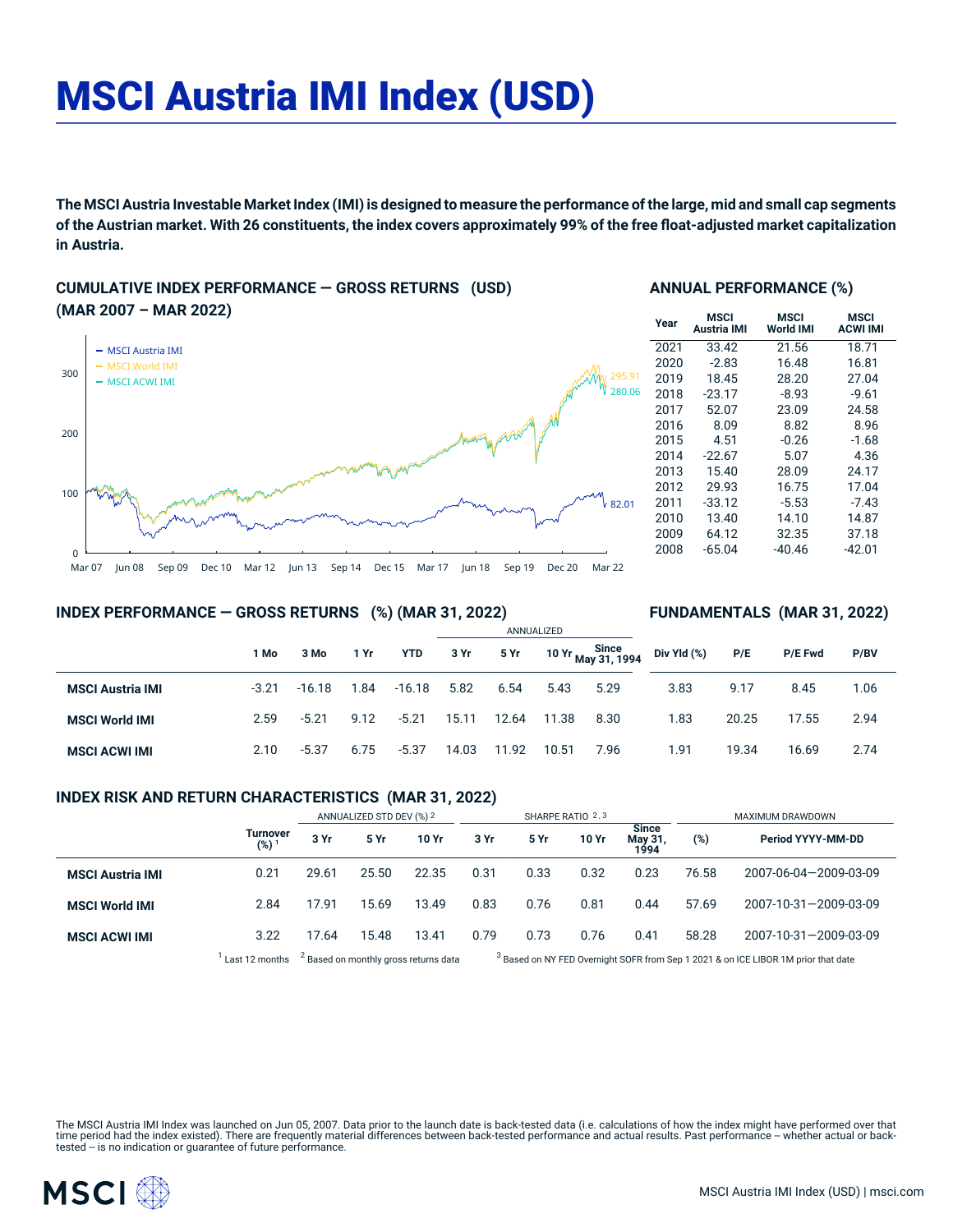MAR 31, 2022

## **INDEX CHARACTERISTICS**

|                     | <b>MSCI Austria IMI</b>                      |                                                                           | <b>Float Adj Mkt</b>         | Index                         | <b>Sector</b>                                  |
|---------------------|----------------------------------------------|---------------------------------------------------------------------------|------------------------------|-------------------------------|------------------------------------------------|
| <b>Number of</b>    | 26                                           |                                                                           | Cap<br>(USD Billions)        | $Wt.$ $(\%)$                  |                                                |
| <b>Constituents</b> |                                              | <b>ERSTE GROUP BANK</b>                                                   | 12.66                        | 21.72                         | Financials                                     |
|                     | <b>Mkt Cap (USD Millions)</b>                | <b>VERBUND A</b>                                                          | 7.24                         | 12.41                         | Utilities                                      |
| <b>Index</b>        | 58.291.16<br>12,659.36<br>183.41<br>2.241.97 | OMV AG<br><b>BAWAG GROUP</b><br><b>WIENERBERGER</b><br><b>VOESTALPINE</b> | 7.11<br>3.65<br>3.51<br>3.49 | 12.20<br>6.26<br>6.02<br>5.99 | Energy<br>Financials<br>Materials<br>Materials |
| Largest             |                                              |                                                                           |                              |                               |                                                |
| <b>Smallest</b>     |                                              |                                                                           |                              |                               |                                                |
| Average             |                                              |                                                                           |                              |                               |                                                |
| <b>Median</b>       | 1.251.99                                     | <b>ANDRITZ</b>                                                            | 3.16                         | 5.42                          | Industrials                                    |
|                     |                                              | <b>RAIFFEISEN BANK INTL</b>                                               | 2.13                         | 3.66                          | Financials                                     |
|                     |                                              | <b>IMMOFINANZ</b>                                                         | 2.05                         | 3.52                          | <b>Real Estate</b>                             |
|                     |                                              | <b>AUSTRIA TECH &amp; SYSTEM</b>                                          | 1.42                         | 2.43                          | Info Tech                                      |
|                     |                                              | Total                                                                     | 46.41                        | 79.61                         |                                                |
|                     |                                              |                                                                           |                              |                               |                                                |

**TOP 10 CONSTITUENTS**

## **FACTORS - KEY EXPOSURES THAT DRIVE RISK AND RETURN MSCI FACTOR BOX**



## **SECTOR WEIGHTS**



## **MSCI FaCS**



broad global index - MSCI ACWI IMI.

Neutral factor exposure (FaCS = 0) represents MSCI ACWI IMI.